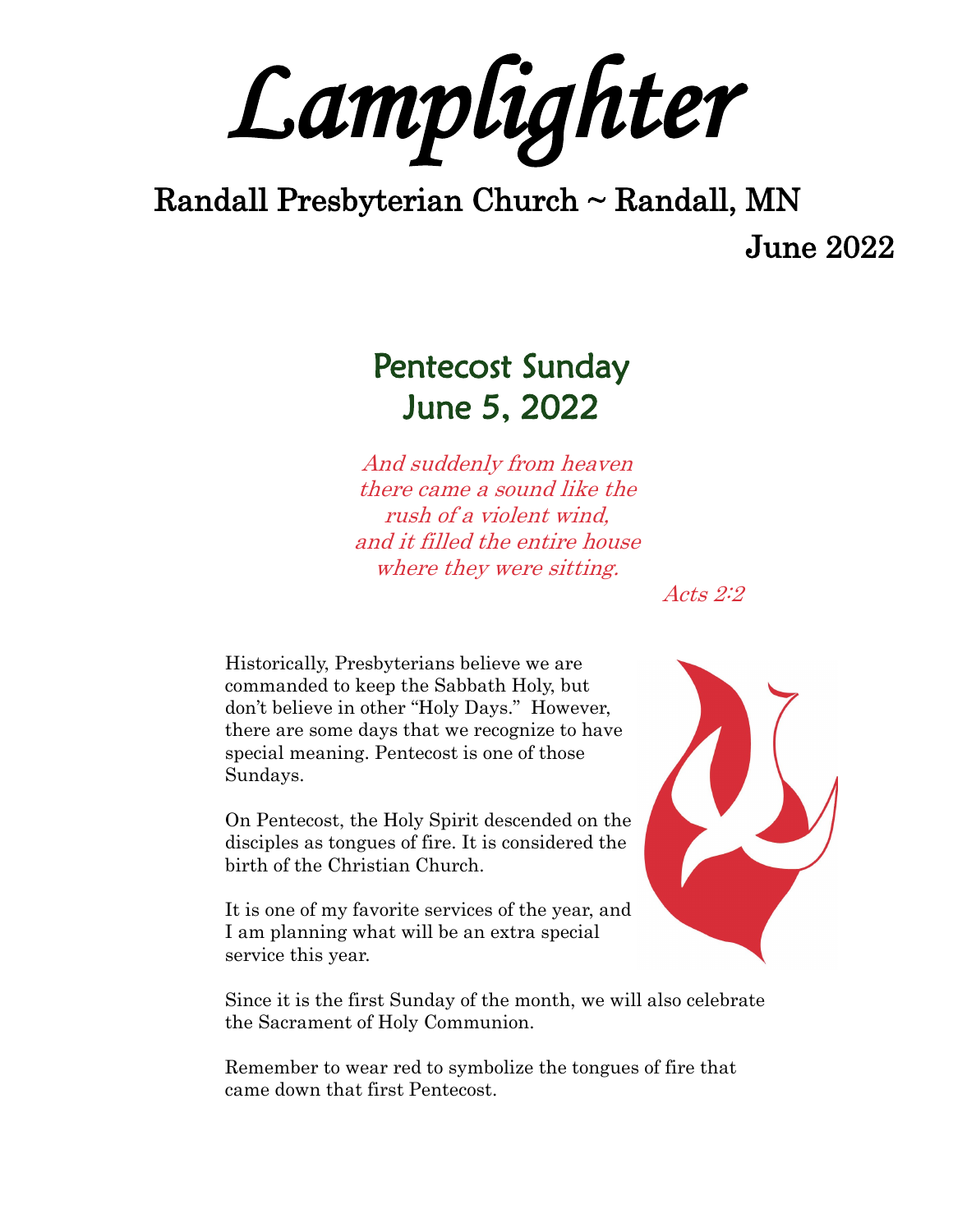## **We Are Moving Outdoors for Summer!**

So many people enjoyed the experience of worshiping God outside last year, the Session has decided to move outdoors again this summer. With the exception of the first Sunday of the month, and weather permitting, the services will be outside in June, July and August. People are encouraged to bring their own chairs (they are much more comfortable than the church's folding chairs). Communion Sunday, June 5, July 3, and August 7 will be in the sanctuary.

#### The monthly potluck will be continue throughout the summer the last **Sunday of the month.**

### Message from Michael

#### Let the heavens be glad, and let the earth rejoice; l et the sea roar, and all that fills it; let the field exult, and everything in it. Then shall all the trees of the forest sing for joy (Psalms 96:11-12 NRSV)

I happened to take a Spring Introduction to Psychology class during my time at Community College. The weather had been quite nice towards the end of the semester, and so the Instructor decided to take her class outside. For about three weeks, we listened to her lectures in the beautiful Arizona sunshine, all of us relaxing in the fresh spring grass. The sun was shining. The weather was perfect.

I almost flunked the course.

First of all, the class was just after lunch, so the urge to take a nap was already strong- and the instructor was not exactly the most engaging lecturer. And Spring had always been my favorite time to live in Phoenix. The sun was warm, but not yet hot, and there was usually a gentle breeze. The smell of the blossoms always took me back to little league games and playing hide- &-seek in the neighborhood. And of course, there was the small fact that in the warm weather, coeds were discarding the sweaters and long pants of winter, and donning more light and comfortable clothing to take in all of the sunshine that modesty would allow.

It was not the ideal climate for serious study.

The memories of those sleepy spring classes came back to me as I began preparing for our outdoor services this Summer. Hopefully, I'll prove a more engaging speaker than my old teacher. And if not, well— I always have my trumpet.

On the other hand, maybe there's something divinely spiritual in worshiping in the beauty of God's creation that goes beyond the value of hearing every word of a sermon?

Come join us for our outdoor worship services this summer to find out for yourself.

### Michael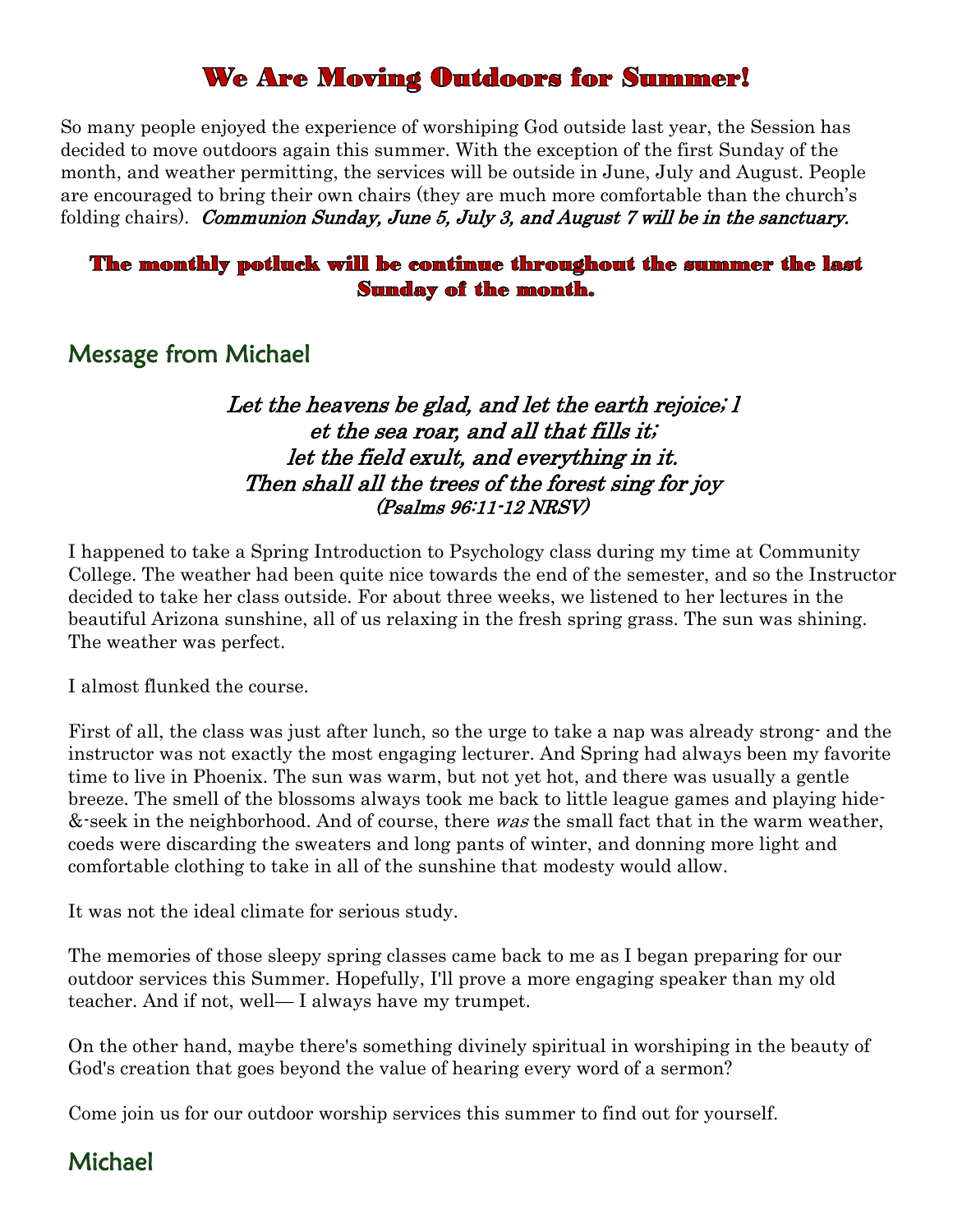# **Can you help?**

# Food Shelf

June 30, 4:30

Have you experienced the Food Shelf? It is a wonderful opportunity to serve God by serving the community. There are only three or four spots open for Randall's turn to serve, so talk to Terry soon to reserve your spot!

### Lawn care

The church's lawn should be mowed weekly, usually on Thursday or Friday. A riding mower is available. A signup sheet is at the church, or



on line. Contact Jim Skoog or Dan Thilquist for more details.

### **VRS** is **Back! August 15-18** 3:00 p.m.-6:00 p.m.



A leader is needed for each of the Job Sites:

- Hard Hat Site (Crafts/Projects)
- Scales (Music)
- Break Time (Recreation)
- Blue Print (Bible Activities)

As well as volunteers to help with meals, snack, and assist in many other ways!

## Church Garden

Once again Randall Presbyterian Church will have a garden. The produce should benefit both our members and the



community. The planting will begin soon, and help is needed throughout the summer.

## Worship Assistant

Worship Assistants provide a valuable service to the church and the weekly worship. Any age, member or not, are encouraged to participate. Volunteers can signup at the church or online.

#### REVERENDFUN.COM <OPYRIGHT BIBLE GATEWAY



HE'S JOINING THE BELL CHOIR UNTIL WE SEE MORE VOLUNTEERS

Copyright © 2015 HarperCollins Christian Publish-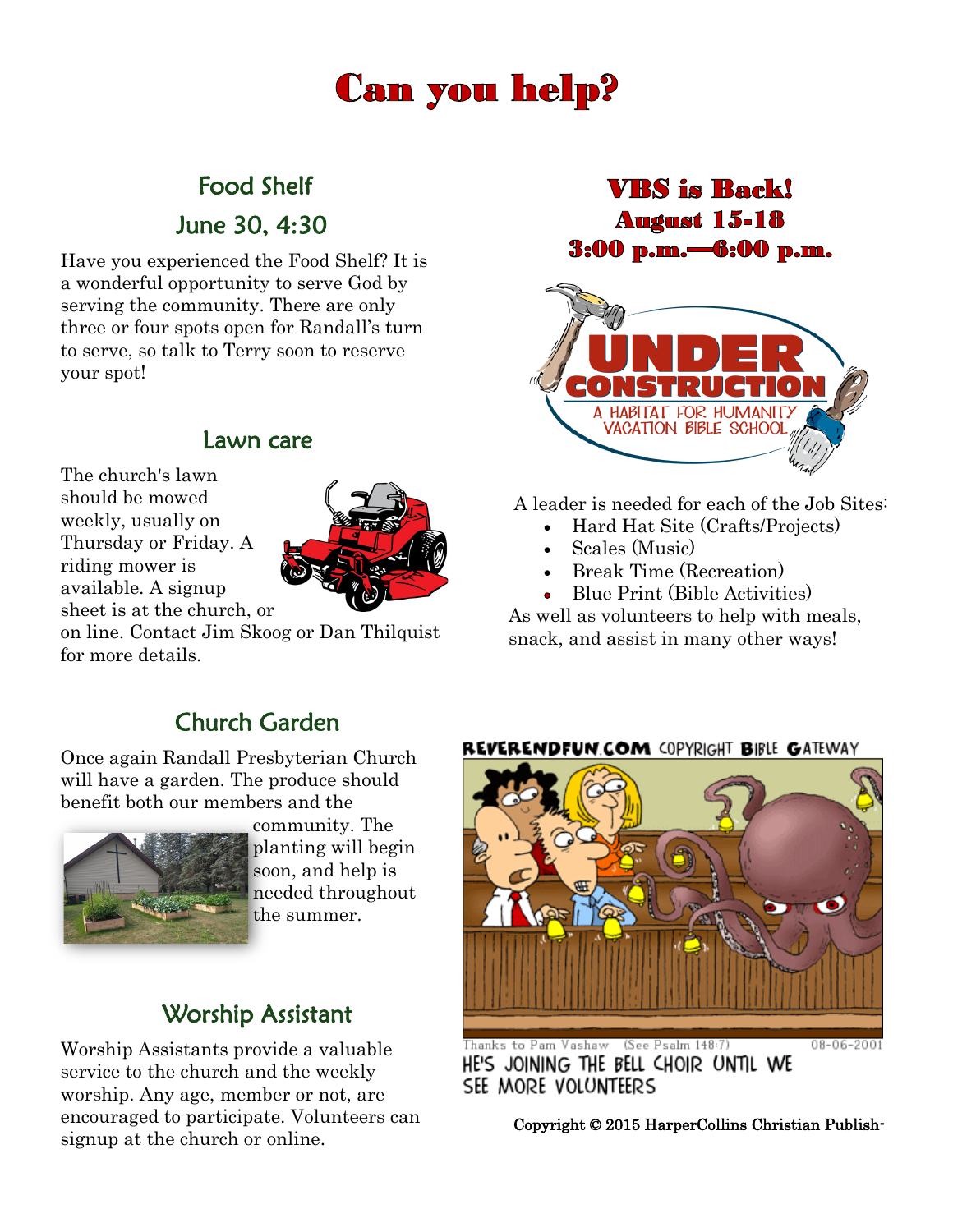## Thanks from Sharon Ballou

Thank you to everyone who helped in any way with the second "Helping Hospice Rummage Sale" that I hosted during Randall Rummage Days. Whether you donated items, brought us

tables, gavee cash assistance, helped with set up or dismantling, or came and shopped, each part was important and appreciated. Last year we send Hospice \$500. This year we raised the amount to \$770. We are looking at a repeat sale in September or October. There are a number of winter coats and boots plus holiday items that need new homes.



### **Special Congregational Meeting**

**May 1, 2022**

The meeting was called to order at 10:51 a.m. with prayer by moderator Reverend Michael Hartwell.

A quorum was declared by Clerk of Session, Terry L. Coffin.

The purpose of the meeting is to elect the Elder for Class of 2024 which the Nominating Committee has recommended. Session has reviewed the recommendation and submits to the congregation for their approval.

The 2022 Nominating Committee recommends Sue Fenske as Elder for Class of 2024. Reverend Hartwell asked if there were any nominations from the congregation; no nominations were put forward so a motion was made by Geri McLennan, seconded by Carol Saxton to close the nominations and accept Sue Fenske as Elder. Motion carried.

Motion was made, seconded and carried to adjourn and close the meeting in prayer.

The meeting adjourned at 10:54 a.m. followed by prayer from Reverend Michael Hartwell.

Respectfully submitted by,

Terry L Coffin

Terry L. Coffin Clerk of Session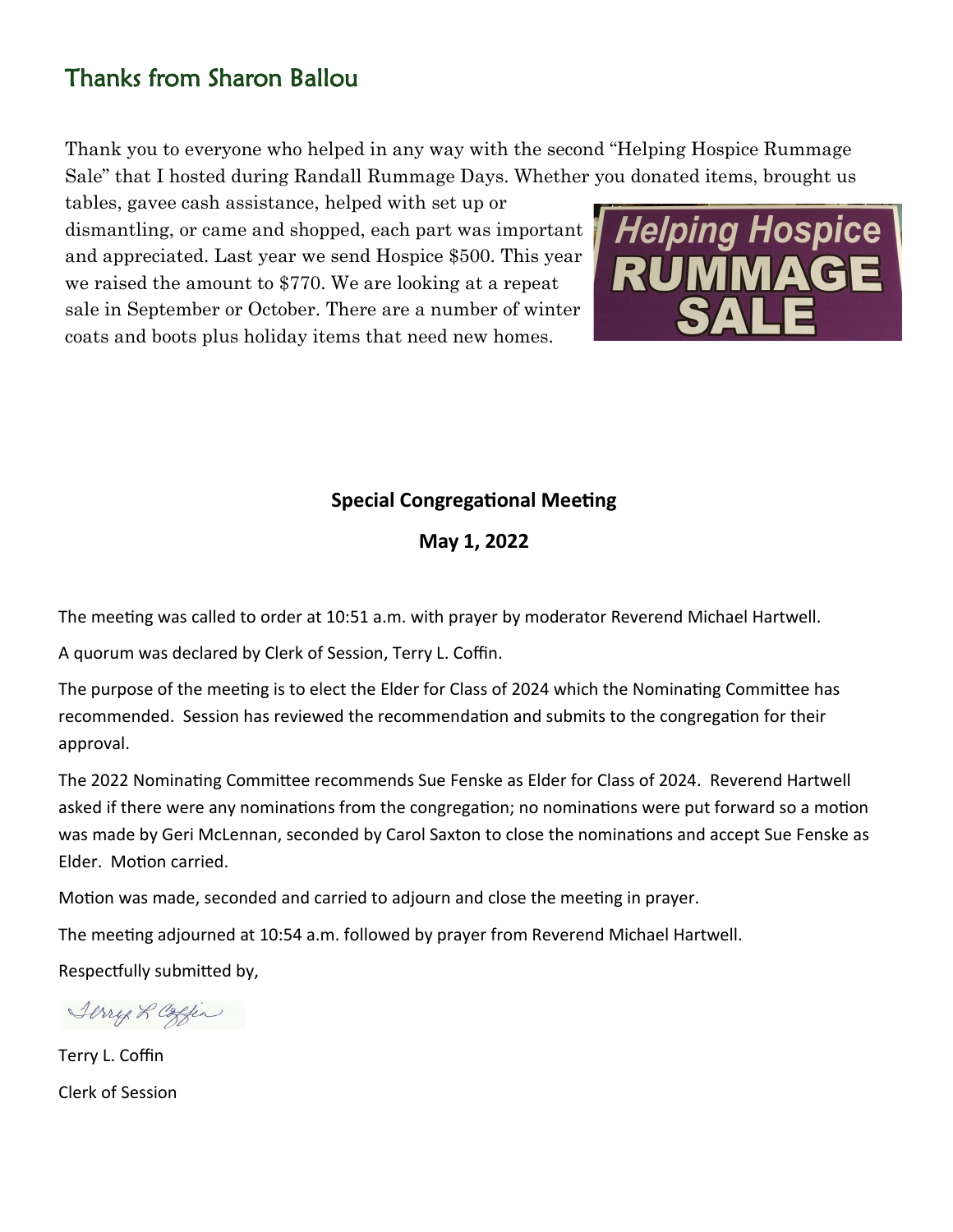#### **RANDALL PRESBYTERIAN CHURCH**

#### **MINUTES OF SESSION – May 18, 2022**

**Members present:** Terry Coffin, Christi Hartwell, Chris Magee, Marlys Olson and Moderator Reverend

Michael Hartwell. **Members excused:** Jake Farrow. **Members absent:** None. **Others present:** None.

The regular meeting of the Session was called to order at 6:33 p.m. in the basement of Randall Presbyterian Church by Moderator Reverend Michael Hartwell, who opened the meeting with prayer. A quorum was declared as is shown by those in attendance. A quick check in was also done to see how everyone was doing and if there were any prayer concern updates.

**Approval of Minutes:** The April 20, 2022 Session Meeting minutes were previously sent out by email to session for their review. Session approved the minutes as written; the minutes were included in the May Lamplighter newsletter. Session also reviewed and approved by email the Special Congregational Meeting minutes from May 1, 2022.

**Approval of Treasurer's Report:** Summary of the April 2022 Balance Sheet – Current Total Assets: \$145,088.72 (Checking: \$1,296.35, Savings: \$144,892.37). Motion to receive the Treasurer reports as discussed was made by Marlys Olson, seconded by Christi Hartwell. Motion carried.

#### **Reports:**

• **Pastor's Report:** Pastor Cohort Zoom Meeting, Monday, April 18; Presbytery's Inventive Ministries Zoom, Tuesday, April 19; Synod Leadership Training by Zoom, Thursday, April 21; Pastor Cohort Meeting in St Cloud, Monday, April 25: Pastor Cohort Zoom Meeting, Monday, May 2; Presbytery's Exploring a Call Planning Meeting Zoom, Monday, May 2; Committee On Leadership, Wilmar, Thursday, May 5; Speaker at the Presbytery's Exploring the Call Zoom Workshop, Monday, May 9; Randall Area Business Group, Tuesday, May 10; Little Falls Area Ministerial Association, Little Falls, Thursday, May 12; Perkins Bible Study, Thursday, May 12

Vacation:

April 26 – April 29, Arizona trip

- **Church Rolls and Register Report:** On May 15, 2022, Renee Hegg and Ken Ballou were installed as deacons for the Class of 2024.
- **Worship/Membership/Mission Report:** Worship is indoors with an average of 49 attending and is being livestreamed. The service is streamed live at 10:00 a.m. along with being recorded for viewing at a later time either on YouTube or the church's webpage and Facebook.

Reminder: Outdoor worship begins on June 12 through August 28, weather permitting. We will continue to have indoor worship on the first Sunday of each month (Communion) during this period.

32 were served Communion on May 1, 2022.

72 members; no change.

Monthly church mission is the Morrison County Food Shelf and the weekly church mission is Meals on Wheels.

May/June Mission: Pentecost

- **Fellowship**: Morrison County Food Shelf on Thursday, April 28<sup>th</sup> with one member from church volunteering.
- Christian Education Report: May 15<sup>th</sup> was the last day of Sunday school for the children until this fall. Vacation Bible School will begin on August 15 through August 18; hours are 3 p.m. to 6 p.m. We are looking for volunteers to help and teach! See Marlys Olson if you have questions or wish to help.